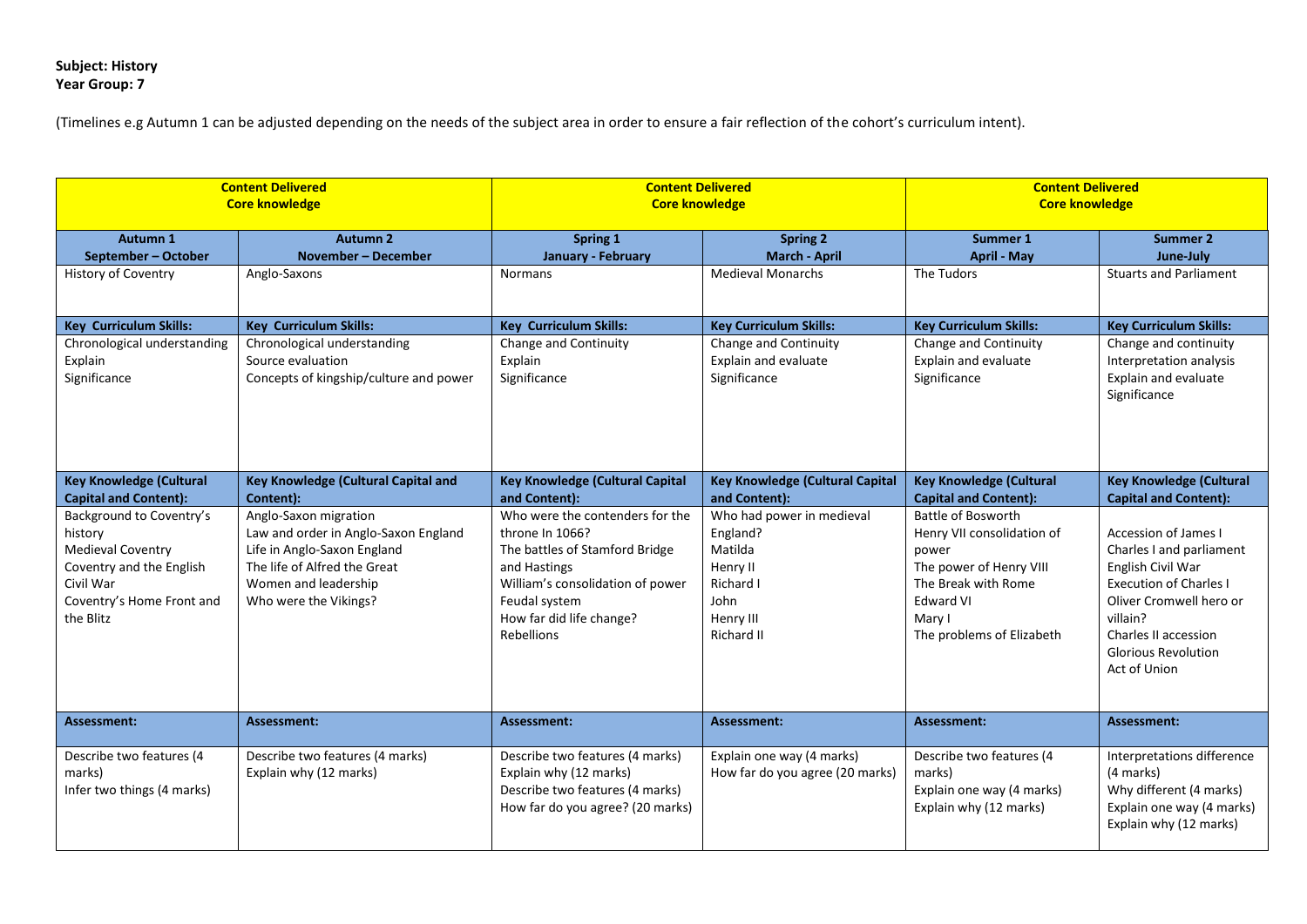| <b>Literacy Curriculum:</b> | Literacy Curriculum:                    | <b>Literacy Curriculum:</b>     | <b>Literacy Curriculum:</b>    | Literacy Curriculum:           | <b>Literacy Curriculum:</b> |
|-----------------------------|-----------------------------------------|---------------------------------|--------------------------------|--------------------------------|-----------------------------|
| Evaluate sources            | Source evaluation                       | Analysis of SPAG in assessments | Extended writing               | <b>Extended writing</b>        | Interpretation analysis     |
|                             |                                         |                                 |                                |                                |                             |
| <b>Home Learning</b>        | <b>Home Learning</b>                    | <b>Home Learning</b>            | <b>Home Learning</b>           | <b>Home Learning</b>           | <b>Home Learning</b>        |
| Half-termly homework to     | Half-termly homework to consolidate in- | Half-termly homework to         | Half-termly homework to        | Half-termly homework to        | Half-termly homework to     |
| consolidate in-class        | class learning.                         | consolidate in-class learning.  | consolidate in-class learning. | consolidate in-class learning. | consolidate in-class        |
| learning.                   |                                         |                                 |                                |                                | learning.                   |

## **Year Group: 8**

| <b>Content Delivered Core knowledge</b>                                                                                                                                                                                                                               |                                                                                                                                                                                 | <b>Content Delivered Core knowledge</b>                                                                                                                                                                                                                              |                                                                                                                                                                                                                                                                                                                                        | <b>Content Delivered Core knowledge</b>                                                                                                                                                                                                                                                                  |                                                                                                                                                                                                                                                                                                                                                         |
|-----------------------------------------------------------------------------------------------------------------------------------------------------------------------------------------------------------------------------------------------------------------------|---------------------------------------------------------------------------------------------------------------------------------------------------------------------------------|----------------------------------------------------------------------------------------------------------------------------------------------------------------------------------------------------------------------------------------------------------------------|----------------------------------------------------------------------------------------------------------------------------------------------------------------------------------------------------------------------------------------------------------------------------------------------------------------------------------------|----------------------------------------------------------------------------------------------------------------------------------------------------------------------------------------------------------------------------------------------------------------------------------------------------------|---------------------------------------------------------------------------------------------------------------------------------------------------------------------------------------------------------------------------------------------------------------------------------------------------------------------------------------------------------|
| Autumn 1 September - October                                                                                                                                                                                                                                          | Autumn 2 November - December                                                                                                                                                    | <b>Spring 1 January - February</b>                                                                                                                                                                                                                                   | <b>Spring 2 March - April</b>                                                                                                                                                                                                                                                                                                          | <b>Summer 1 April - May</b>                                                                                                                                                                                                                                                                              | <b>Summer 2 June-July</b>                                                                                                                                                                                                                                                                                                                               |
| Voyage and Discovery<br>What was the Industrial Revolution the experience of Africans and the Americans in the USA                                                                                                                                                    | A study of the Slave Trade,<br>including why Britain got involved, A study for Civil Rights for African  A study of reasons for, and events<br>reasons why Britain abolished it |                                                                                                                                                                                                                                                                      | of World War 1                                                                                                                                                                                                                                                                                                                         | A study of Weimar Germany                                                                                                                                                                                                                                                                                | a study of Nazi Germany, changes in<br>society and the outbreak of the 2 <sup>nd</sup> world<br>War                                                                                                                                                                                                                                                     |
| <b>Key Curriculum Skills:</b>                                                                                                                                                                                                                                         | Key Curriculum Skills:                                                                                                                                                          | <b>Key Curriculum Skills:</b>                                                                                                                                                                                                                                        | <b>Key Curriculum Skills:</b>                                                                                                                                                                                                                                                                                                          | <b>Key Curriculum Skills:</b>                                                                                                                                                                                                                                                                            | <b>Key Curriculum Skills:</b>                                                                                                                                                                                                                                                                                                                           |
| Judgement<br><b>Description</b><br>Explanation<br>Evaluation<br><b>Source Analysis</b>                                                                                                                                                                                | Judgement<br><b>Description</b><br>Explanation<br>Evaluation<br>Source Analysis                                                                                                 | Judgement<br><b>Description</b><br>Explanation<br>Evaluation<br><b>Source Analysis</b>                                                                                                                                                                               | Judgement<br><b>Description</b><br>Explanation<br>Evaluation<br><b>Source Analysis</b>                                                                                                                                                                                                                                                 | Judgement<br><b>Description</b><br>Explanation<br>Evaluation<br><b>Source Analysis</b>                                                                                                                                                                                                                   | Judgement<br><b>Description</b><br>Explanation<br>Evaluation<br><b>Source Analysis</b>                                                                                                                                                                                                                                                                  |
| Key Knowledge (Cultural Capital and Key Knowledge (Cultural Capital and Key Knowledge (Cultural Capital and Key Knowledge (Cultural Capital and Key Knowledge (Cultural Capital and Key Knowledge (Cultural Capital and<br>Content):                                  | Content):                                                                                                                                                                       | Content):                                                                                                                                                                                                                                                            | Content):                                                                                                                                                                                                                                                                                                                              | Content):                                                                                                                                                                                                                                                                                                | Content):                                                                                                                                                                                                                                                                                                                                               |
| How Britain changed from 1485-<br>1750<br>Elizabethan Adventurers<br>The significance of the Mayflower's Life on Plantations<br>journey<br>What the Industrial Revolution was Why was slavery ended in 1833<br>What the impact of the Empire on<br><b>Britain</b> was | What was Africa like before the<br>Slave Trade<br>What was the Middle Passage<br>How did the slaves resist                                                                      | American Civil War and its<br>aftermath<br>Life for Americans pre 1945<br>African Americans in the Second<br>World War<br>Brown y the Board of Education<br><b>Emmett Till</b><br>Rosa Parks<br>Little Rock 9<br>Martin Luther King<br>Malcolm X<br>Civil Rights Act | Europa House<br>What were the MAIN cause of<br>World War 1<br>The trigger which lit the spark<br>How did people feel about war in<br>1914<br>Why was it not over by Christmas<br>What was life like for soldiers in<br>the trenches<br>Commonwealth soldiers<br>Propaganda<br>Censorship<br>Battle of the Somme<br><b>Medical Care</b> | What happened to Germany after<br>the 1 <sup>st</sup> World War<br>How did Germany react to the<br>Treaty of Versailles<br>for the Weimar Republic<br>successes before 1929?<br>How did the Wall Street Crash<br>impact Germany?<br>Who was Adolf Hitler?<br>How did Hitler become leader of<br>Germany? | What was the ideology of the Nazi Party?<br>What were the Nazi attitudes towards<br>women?<br>Why was 1923 such a terrible year Mhat were the Nazi attitudes towards<br>young people?<br>Did the Weimar Republic have any What were the Nazi attitudes towards<br>Jews<br>How did the Nazis control people?<br>Nazi-Soviet Pact<br>Operation Barbarossa |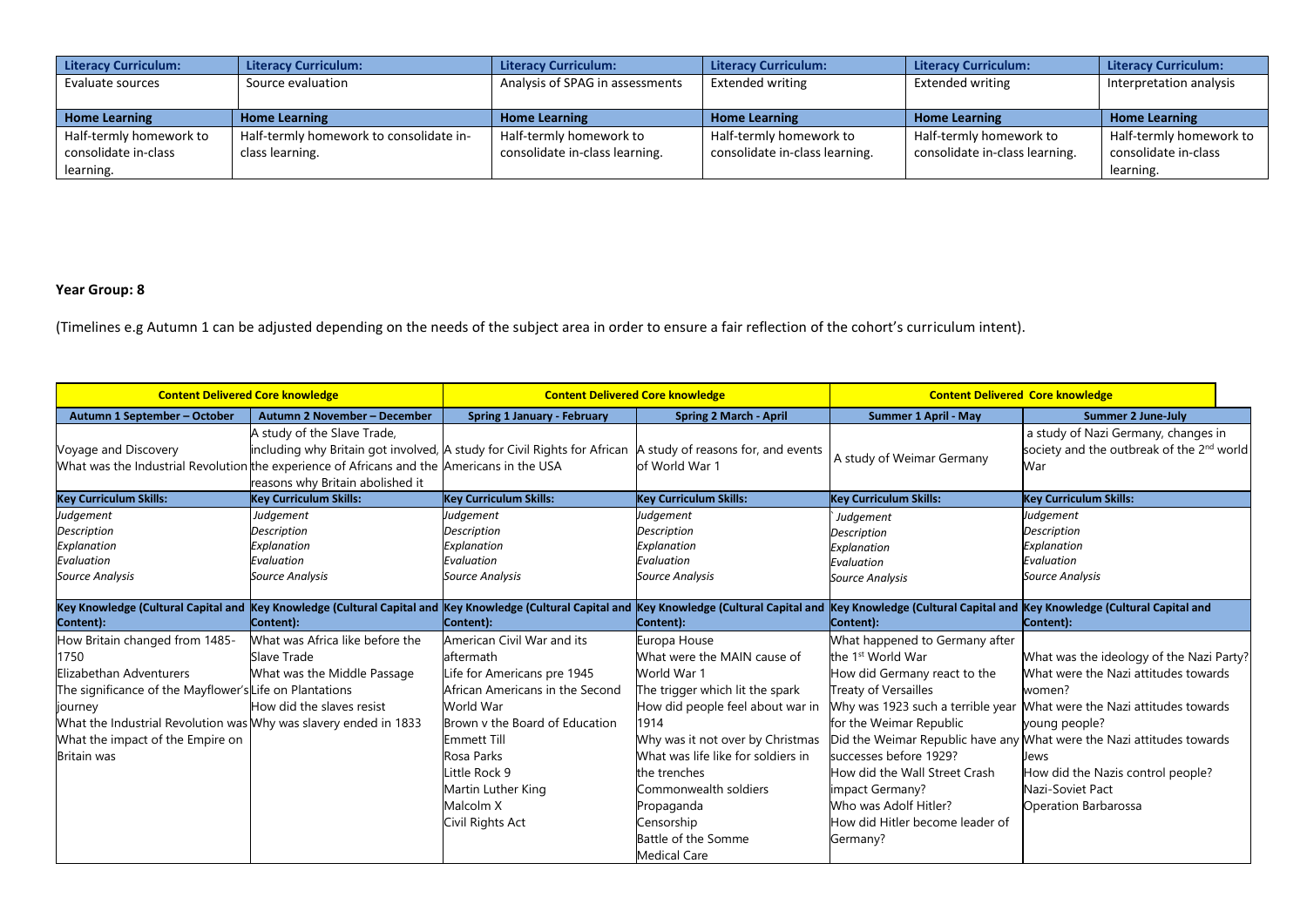|                                                                                                                                                                                                                                                                                                  |                                                                                                                                                                                                                                                                                                                                                            |                                                                                                                                                                                                                                                                                                     | Field Marshall Haig -Hero or<br>butcher of the Somme                                                                                                                                                                                                                                                |                                                                                                                                                                                                                                                                                                    |                                                                                                                                                                                                                                                                                                               |
|--------------------------------------------------------------------------------------------------------------------------------------------------------------------------------------------------------------------------------------------------------------------------------------------------|------------------------------------------------------------------------------------------------------------------------------------------------------------------------------------------------------------------------------------------------------------------------------------------------------------------------------------------------------------|-----------------------------------------------------------------------------------------------------------------------------------------------------------------------------------------------------------------------------------------------------------------------------------------------------|-----------------------------------------------------------------------------------------------------------------------------------------------------------------------------------------------------------------------------------------------------------------------------------------------------|----------------------------------------------------------------------------------------------------------------------------------------------------------------------------------------------------------------------------------------------------------------------------------------------------|---------------------------------------------------------------------------------------------------------------------------------------------------------------------------------------------------------------------------------------------------------------------------------------------------------------|
|                                                                                                                                                                                                                                                                                                  |                                                                                                                                                                                                                                                                                                                                                            |                                                                                                                                                                                                                                                                                                     | Armistice                                                                                                                                                                                                                                                                                           |                                                                                                                                                                                                                                                                                                    |                                                                                                                                                                                                                                                                                                               |
| <b>Assessment:</b><br>Describe 2 features of Elizabethan<br>exploration (4 marks)<br>Explain why the Pilgrims journeyed the Slave Trade (4 marks)<br>on the Mayflower (12 mark)                                                                                                                  | Assessment:<br>Give 2 things you can infer from<br>source A about life in Africa before African Americans before World<br>Explain why so many slaves died<br>on the Middle Passage (12 marks)<br>Give 2 things you can infer from<br>source A about life on a plantation Explain one way in which Martin<br>(4 marks)<br>Explain why slavery was abolished | Assessment:<br>Describe two features of the<br>War 2 (4marks)<br>African Americans should not have "Haig's reputation as the Butcher<br>fought in World War 2 (16 marks<br>plus spag)<br>Luther King and Malcolm X<br>protested differently (4 marks)                                               | <b>Assessment:</b><br>What 2 things can you infer from<br>Source A about why so many men<br>joined up to fight in 1914<br>of the Somme is fully deserved"<br>How far do you agree with this<br>statement (16 marks plus SPAG)                                                                       | Assessment:<br>Study sources A and B. How useful<br>into what life was like in the<br>Weimar Republic in the years<br>1919-1929<br>Explain why the Weimar Republic<br>could be considered a failure? (12<br>marks)                                                                                 | Assessment:<br>are Sources A and B for an enquiry Give 2 things you can infer about Nazi<br>treatment of Jews in the years 1933 to<br>1939 (4 marks)<br>"German mistakes were the main reason<br>that Operation Barbarossa failed" How<br>far do you agree with this statement (16<br>marks plus 4 SPAG marks |
|                                                                                                                                                                                                                                                                                                  | (12 marks)                                                                                                                                                                                                                                                                                                                                                 | Explain why African Americans<br>achieved more rights in the 20 <sup>th</sup><br>century (12 marks)                                                                                                                                                                                                 |                                                                                                                                                                                                                                                                                                     |                                                                                                                                                                                                                                                                                                    |                                                                                                                                                                                                                                                                                                               |
| Literacy Curriculum:                                                                                                                                                                                                                                                                             | <b>Literacy Curriculum:</b>                                                                                                                                                                                                                                                                                                                                | <b>Literacy Curriculum:</b>                                                                                                                                                                                                                                                                         | <b>Literacy Curriculum:</b>                                                                                                                                                                                                                                                                         | <b>Literacy Curriculum:</b>                                                                                                                                                                                                                                                                        | <b>Literacy Curriculum:</b>                                                                                                                                                                                                                                                                                   |
| <b>Reading</b><br>Students read a variety of sources<br>and primary and secondary<br>sources aloud in class<br><b>Writing</b> Students answer written<br>questions and write judgement<br>paragraphs in most lessons. All<br>assessments are written essays or<br>exam type questions<br>Oracy – | <b>Reading</b><br>Students read a variety of sources<br>and primary and secondary<br>sources aloud in class<br>Writing –<br>Students answer written questions<br>and write judgement paragraphs in<br>most lessons. All assessments are<br>written essays or exam type<br>questions<br>Oracy –                                                             | <b>Reading</b><br>Students read a variety of sources<br>and primary and secondary<br>sources aloud in class<br><b>Writing</b><br>Students answer written questions<br>and write judgement paragraphs in<br>most lessons. All assessments are<br>written essays or exam type<br>questions<br>Oracy – | <b>Reading</b><br>Students read a variety of sources<br>and primary and secondary<br>sources aloud in class<br><b>Writing</b><br>Students answer written questions<br>and write judgement paragraphs in<br>most lessons. All assessments are<br>written essays or exam type<br>questions<br>Oracy – | <b>Reading</b><br>Students read a variety of sources<br>and primary and secondary<br>sources aloud in class<br><b>Writing</b><br>Students answer written questions<br>and write judgement paragraphs in<br>most lessons. All assessments are<br>written essays or exam type<br>questions<br>Oracy- | <b>Reading</b><br>Students read a variety of sources and<br>primary and secondary sources aloud in<br>class<br><b>Writing</b><br>Students answer written questions and<br>write judgement paragraphs in most<br>lessons. All assessments are written essays<br>or exam type questions<br>Oracy-               |
| Students answer a range of closed<br>and open questions in class based on<br>the present work and previous<br>learning                                                                                                                                                                           | Students answer a range of closed<br>and open questions in class based on<br>the present work and previous<br>learning                                                                                                                                                                                                                                     | Students answer a range of closed<br>and open questions in class based on<br>the present work and previous<br>learning                                                                                                                                                                              | Students answer a range of closed<br>and open questions in class based on<br>the present work and previous<br>learning                                                                                                                                                                              | Students answer a range of closed<br>and open questions in class based on<br>the present work and previous<br>earning                                                                                                                                                                              | Students answer a range of closed and open<br>questions in class based on the present work<br>and previous learning                                                                                                                                                                                           |
| <b>Home Learning</b>                                                                                                                                                                                                                                                                             | <b>Home Learning</b>                                                                                                                                                                                                                                                                                                                                       | <b>Home Learning</b>                                                                                                                                                                                                                                                                                | <b>Home Learning</b>                                                                                                                                                                                                                                                                                | Home Learning                                                                                                                                                                                                                                                                                      | <b>Home Learning</b>                                                                                                                                                                                                                                                                                          |
| Half termly project extending their<br>understanding of classwork                                                                                                                                                                                                                                | Half termly project extending their<br>understanding of classwork                                                                                                                                                                                                                                                                                          | Half termly project extending their Half termly project extending their<br>understanding of classwork                                                                                                                                                                                               | understanding of classwork                                                                                                                                                                                                                                                                          | Half termly project extending their<br>understanding of classwork                                                                                                                                                                                                                                  | Half termly project extending their<br>understanding of classwork                                                                                                                                                                                                                                             |

## Year Group: Year 9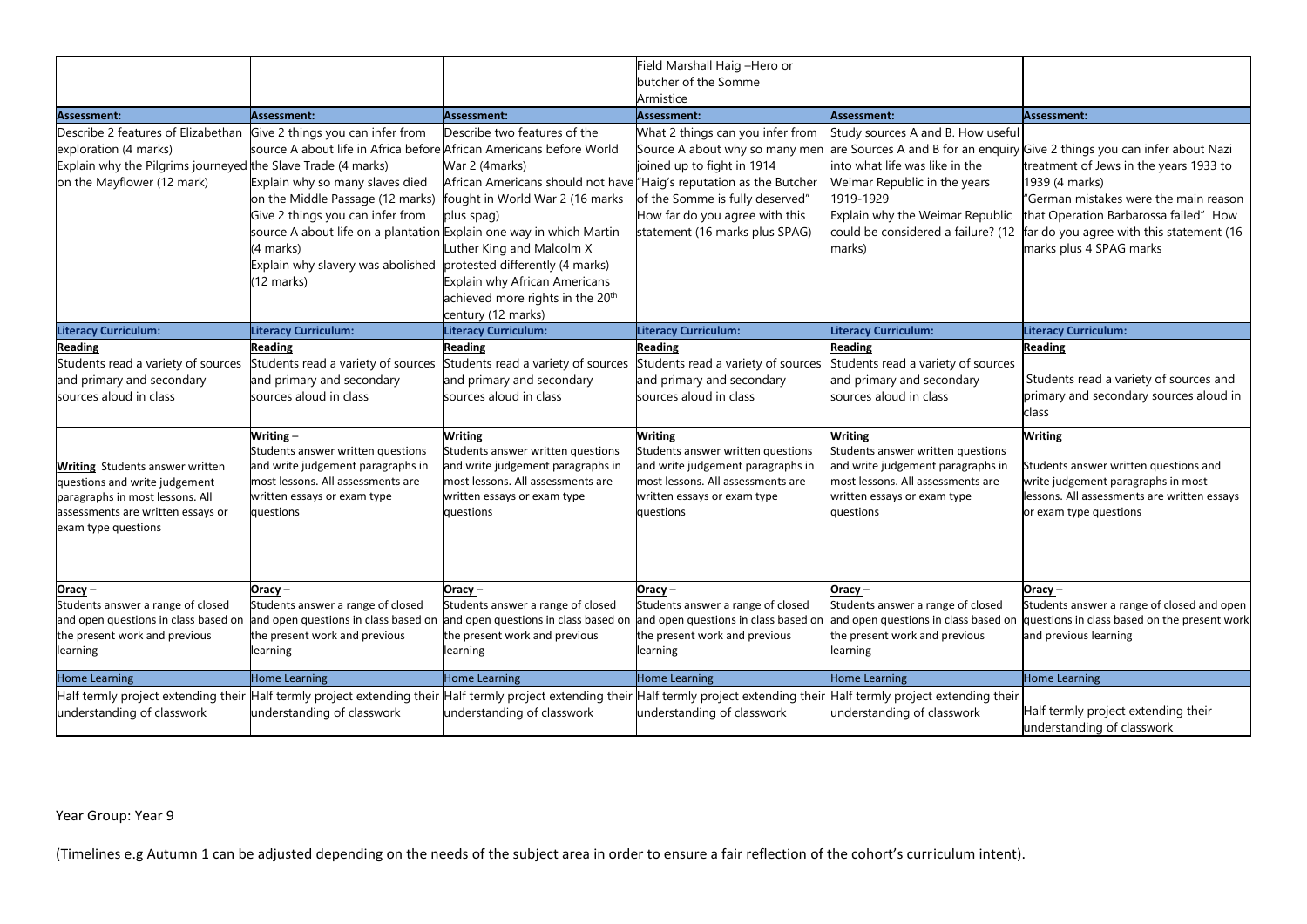|                                                                                                                                                                                                                                    | <b>Content Delivered</b><br><b>Core knowledge</b>                                                                                                                                                                                                                             | <b>Core knowledge</b>                                                                                                                                                                                                                                                            | <b>Content Delivered</b>                                                                                                                                                                                                                                   |                               | <b>Content Delivered</b><br><b>Core knowledge</b>                                                                                                                                                                     |  |
|------------------------------------------------------------------------------------------------------------------------------------------------------------------------------------------------------------------------------------|-------------------------------------------------------------------------------------------------------------------------------------------------------------------------------------------------------------------------------------------------------------------------------|----------------------------------------------------------------------------------------------------------------------------------------------------------------------------------------------------------------------------------------------------------------------------------|------------------------------------------------------------------------------------------------------------------------------------------------------------------------------------------------------------------------------------------------------------|-------------------------------|-----------------------------------------------------------------------------------------------------------------------------------------------------------------------------------------------------------------------|--|
| <b>Autumn 1</b><br>September - October                                                                                                                                                                                             | <b>Autumn 2</b><br><b>November - December</b>                                                                                                                                                                                                                                 | <b>Spring 1</b><br><b>January - February</b>                                                                                                                                                                                                                                     | <b>Spring 2 and Summer 1</b><br><b>March - May</b>                                                                                                                                                                                                         |                               | <b>Summer 2</b><br>June-July                                                                                                                                                                                          |  |
| Holocaust                                                                                                                                                                                                                          | Modern World Unit 1<br>1945-1961                                                                                                                                                                                                                                              | Modern World Unit 2<br>1961-80                                                                                                                                                                                                                                                   |                                                                                                                                                                                                                                                            | Modern World Unit 3 1980-90   | London Through Time                                                                                                                                                                                                   |  |
| <b>Key Curriculum Skills:</b>                                                                                                                                                                                                      | <b>Key Curriculum Skills:</b>                                                                                                                                                                                                                                                 | <b>Key Curriculum Skills:</b>                                                                                                                                                                                                                                                    | <b>Key Curriculum Skills:</b>                                                                                                                                                                                                                              | <b>Key Curriculum Skills:</b> | <b>Key Curriculum Skills:</b>                                                                                                                                                                                         |  |
| Describe the rise in<br>antisemitism in Europe<br>Explain ways of Jewish<br>persecution in Nazi<br>Germany<br>Analyse sources from<br>historical events<br><b>Evaluate interpretations</b><br>as to why the Holocaust<br>happened. | Describe the political<br>social and international<br>situation in the early years<br>following the Second<br>World War<br>Explain historical events<br>between the years 1945-<br>1961<br>Analyse the extent of<br>British power and<br>influence both at home<br>and abroad | Describe the political<br>social and international<br>situation in the 1960's and<br>1970's<br>Explain historical events<br>between the years 1961-<br>1980<br>Analyse the extent of<br>social / political /<br>international change<br>affecting Britain in the<br>Modern World | Describe the political social and international situation<br>in the 1980's and 1990's<br>Explain historical events between the years 1981-1999<br>Analyse the extent of social / political / international<br>change affecting Britain in the Modern World |                               | Describe key British<br>historical events<br>Explain what London was<br>life was like in London<br>from 1000 AD to 2000 c.<br>Evaluate how far London<br>changed between 1000<br>and 2000                             |  |
| <b>Key Knowledge (Cultural</b><br><b>Capital and Content):</b>                                                                                                                                                                     | <b>Key Knowledge (Cultural</b><br><b>Capital and Content):</b>                                                                                                                                                                                                                | <b>Key Knowledge (Cultural</b><br><b>Capital and Content):</b>                                                                                                                                                                                                                   | Key Knowledge (Cultural Capital and Content):                                                                                                                                                                                                              |                               | <b>Key Knowledge (Cultural</b><br><b>Capital and Content):</b>                                                                                                                                                        |  |
| Anti-Semitism in<br>$\bullet$<br>Europe<br>Nuremberg Laws<br>Kristallnacht<br><b>Final Solution</b><br>Ghettos<br>Jewish Resistance<br>Formation of Israel                                                                         | Key political concepts<br>Communism and<br>Capitalism<br>Start of the Cold War<br>Nuclear missile<br>development<br>Building of the Berlin<br>Wall<br>Indian Independence<br>Suez Crisis<br>Building of the<br><b>Welfare State</b>                                           | <b>Cuban Missile Crisis</b><br>Space Race<br>Détente<br>African independence<br><b>Bloody Sunday and</b><br>tension in Ireland<br>Swinging 60's<br>$\bullet$<br>Changing roles of<br>women in 1960's and<br>70's                                                                 | Soviet Invasion of Afghanistan<br>Moscow Olympic boycott<br><b>Collapse of Communism</b><br>Falklands War<br>Decolonisation and British Empire<br>Miners' Strike<br><b>Multicultural Britain</b>                                                           |                               | Roman settlement of<br>$\bullet$<br><b>Britain</b><br>Anglo Saxon London<br>$\bullet$<br>Medieval London<br><b>Black Death</b><br>٠<br>English Civil War<br>$\bullet$<br>Empire<br>Industrial London<br>Modern London |  |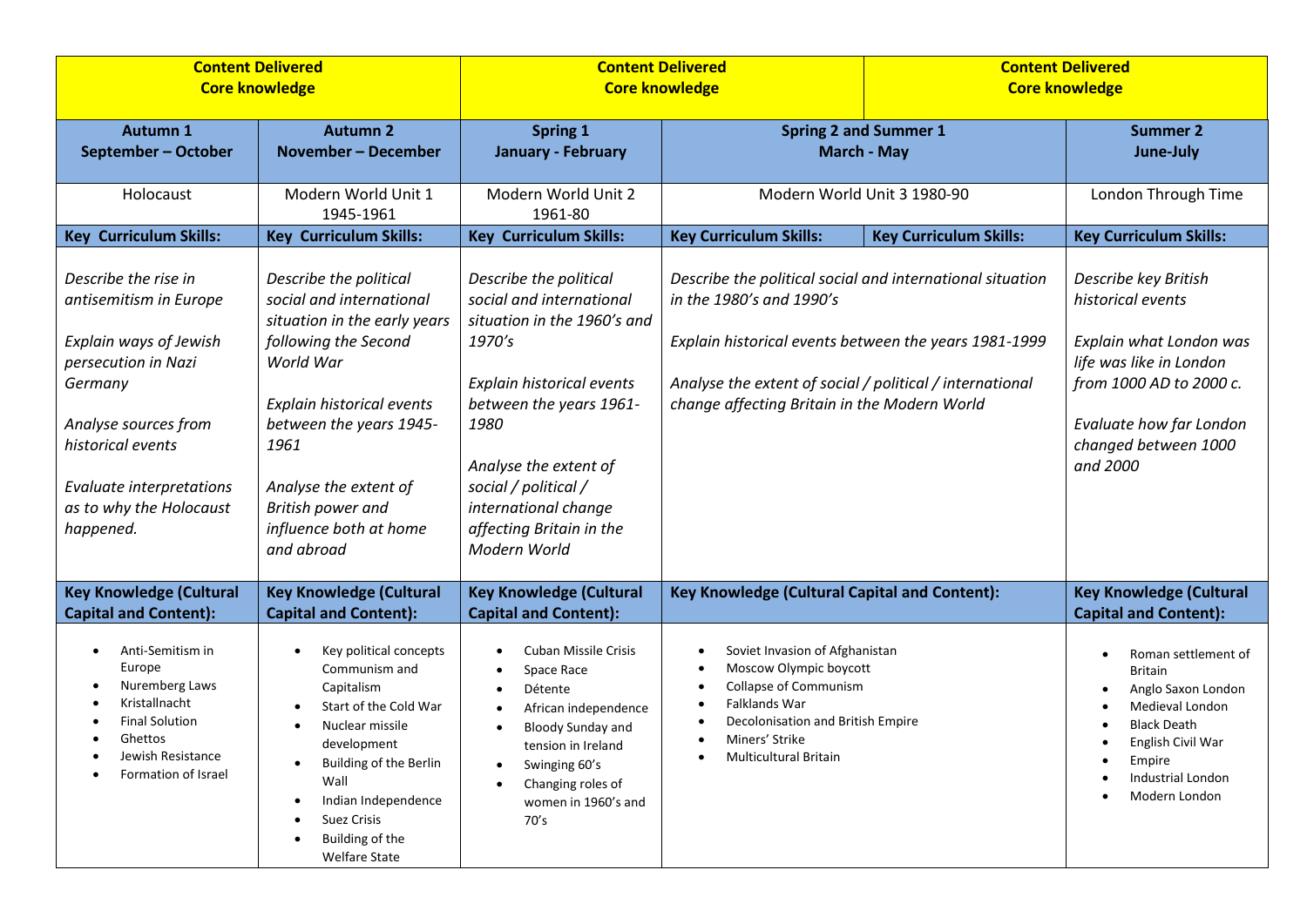|                                                                                                                                                                                                                                                                               | Windrush/<br>$\bullet$<br>immigration                                                                                                                                                                                                                                         |                                                                                                                                                                                                                                                                                      |                                                                                                                                                                                                                                                                                                                                                                                                                                                                          |                      |                                                                                                                                                                                                                                                                               |
|-------------------------------------------------------------------------------------------------------------------------------------------------------------------------------------------------------------------------------------------------------------------------------|-------------------------------------------------------------------------------------------------------------------------------------------------------------------------------------------------------------------------------------------------------------------------------|--------------------------------------------------------------------------------------------------------------------------------------------------------------------------------------------------------------------------------------------------------------------------------------|--------------------------------------------------------------------------------------------------------------------------------------------------------------------------------------------------------------------------------------------------------------------------------------------------------------------------------------------------------------------------------------------------------------------------------------------------------------------------|----------------------|-------------------------------------------------------------------------------------------------------------------------------------------------------------------------------------------------------------------------------------------------------------------------------|
| Assessment:                                                                                                                                                                                                                                                                   | Assessment:                                                                                                                                                                                                                                                                   | <b>Assessment:</b>                                                                                                                                                                                                                                                                   | <b>Assessment:</b>                                                                                                                                                                                                                                                                                                                                                                                                                                                       |                      | <b>Assessment:</b>                                                                                                                                                                                                                                                            |
|                                                                                                                                                                                                                                                                               |                                                                                                                                                                                                                                                                               |                                                                                                                                                                                                                                                                                      |                                                                                                                                                                                                                                                                                                                                                                                                                                                                          |                      |                                                                                                                                                                                                                                                                               |
| Week $3 -$<br>Explain one way (4 marks)<br>Week $7-$<br>How far do you agree? (16<br>marks + 4 SPaG)                                                                                                                                                                          | Week $3 -$<br>Give 2 things you can infer (4<br>marks)<br>Week $7 -$<br>How useful are Sources A and B<br>for an enquiry  (8 marks)                                                                                                                                           | Week $4-$<br>Explain why (12 marks)<br>Week $7 -$<br>What is the main difference<br>between interpretations 1 and<br>2? (4 marks)                                                                                                                                                    | Week $2 -$<br>What is the main difference between interpretations 1 and 2? (4<br>marks)<br>Week $4-$<br>How far do you agree? (16 marks + 4 SPaG)<br>Week $8-$<br>End of unit assessment:<br>What is the main difference between interpretations 1 and 2? (4<br>marks)<br>Explain why (12 marks)                                                                                                                                                                         |                      | Week $3 -$<br>Explain why (12 marks)<br>Week $6-$<br>End of unit assessment. How far<br>do you agree? (16 marks + 4<br>SPaG)                                                                                                                                                  |
| <b>Literacy Curriculum:</b>                                                                                                                                                                                                                                                   | <b>Literacy Curriculum:</b>                                                                                                                                                                                                                                                   | <b>Literacy Curriculum:</b>                                                                                                                                                                                                                                                          | <b>Literacy Curriculum:</b>                                                                                                                                                                                                                                                                                                                                                                                                                                              |                      | <b>Literacy Curriculum:</b>                                                                                                                                                                                                                                                   |
| Reading<br>Students read and comprehend<br>a variety of textual sources and<br>interpretations<br><b>Writing</b><br>Students regularly complete<br>developed paragraphs and<br>examination style assessments<br>or practice questions both in<br>class and for home learning. | Reading<br>Students read and comprehend<br>a variety of textual sources and<br>interpretations<br><b>Writing</b><br>Students regularly complete<br>developed paragraphs and<br>examination style assessments<br>or practice questions both in<br>class and for home learning. | <b>Reading</b><br>Students read and comprehend<br>a variety of textual sources and<br>interpretations<br><b>Writing</b><br>Students regularly complete<br>developed paragraphs and<br>examination style assessments<br>or practice questions both in<br>class and for home learning. | <b>Reading</b><br>Students read and comprehend a variety of textual sources and<br>interpretations<br><b>Writing</b><br>Students regularly complete developed paragraphs and<br>examination style assessments or practice questions both in class<br>and for home learning.<br>Oracy<br>Students answer a variety of closed and open questions in order to<br>develop their understanding and explanation of judgements, based<br>on both current and previous learning. |                      | Reading<br>Students read and comprehend<br>a variety of textual sources and<br>interpretations<br><b>Writing</b><br>Students regularly complete<br>developed paragraphs and<br>examination style assessments<br>or practice questions both in<br>class and for home learning. |
| Oracy<br>Students answer a variety of<br>closed and open questions in<br>order to develop their<br>understanding and explanation<br>of judgements, based on both<br>current and previous learning.                                                                            | Oracy<br>Students answer a variety of<br>closed and open questions in<br>order to develop their<br>understanding and explanation<br>of judgements, based on both<br>current and previous learning.                                                                            | Oracy<br>Students answer a variety of<br>closed and open questions in<br>order to develop their<br>understanding and explanation<br>of judgements, based on both<br>current and previous learning.                                                                                   |                                                                                                                                                                                                                                                                                                                                                                                                                                                                          |                      | Oracy<br>Students answer a variety of<br>closed and open questions in<br>order to develop their<br>understanding and explanation<br>of judgements, based on both<br>current and previous learning.                                                                            |
| <b>Home Learning</b>                                                                                                                                                                                                                                                          | <b>Home Learning</b>                                                                                                                                                                                                                                                          | <b>Home Learning</b>                                                                                                                                                                                                                                                                 | <b>Home Learning</b>                                                                                                                                                                                                                                                                                                                                                                                                                                                     | <b>Home Learning</b> | <b>Home Learning</b>                                                                                                                                                                                                                                                          |
|                                                                                                                                                                                                                                                                               | Project Homework                                                                                                                                                                                                                                                              |                                                                                                                                                                                                                                                                                      | Project Homework                                                                                                                                                                                                                                                                                                                                                                                                                                                         |                      | Project Homework                                                                                                                                                                                                                                                              |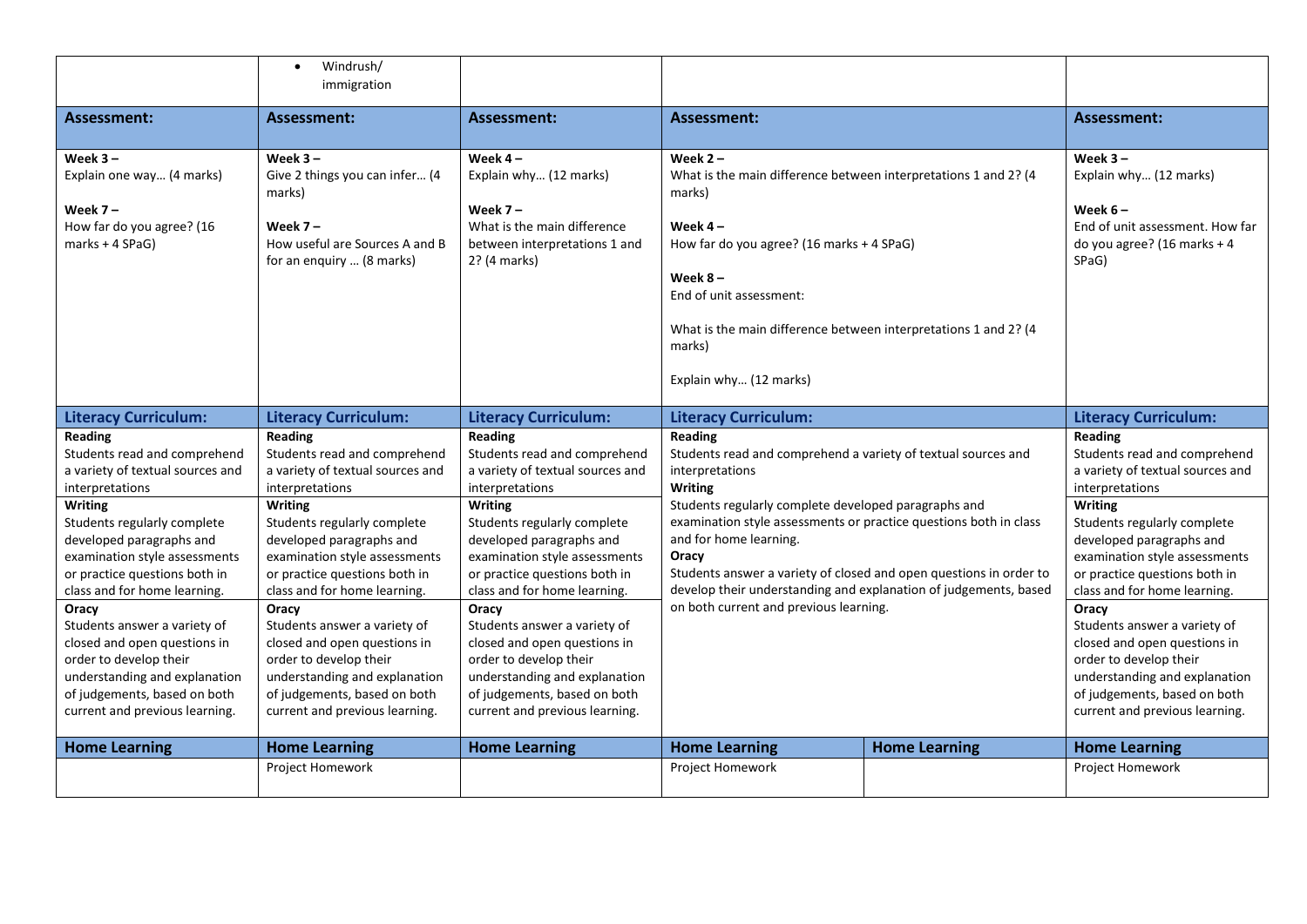## **Year Group: 10**

| <b>Content Delivered</b><br><b>Core knowledge</b>                                                                                                       |                                                                                                                                             | <b>Content Delivered</b><br><b>Core knowledge</b>                                                                                                                                                               |                                                                                                                                                                                                                                   | <b>Content Delivered</b><br><b>Core knowledge</b>                                                                                                                   |                                                                                                                                                   |
|---------------------------------------------------------------------------------------------------------------------------------------------------------|---------------------------------------------------------------------------------------------------------------------------------------------|-----------------------------------------------------------------------------------------------------------------------------------------------------------------------------------------------------------------|-----------------------------------------------------------------------------------------------------------------------------------------------------------------------------------------------------------------------------------|---------------------------------------------------------------------------------------------------------------------------------------------------------------------|---------------------------------------------------------------------------------------------------------------------------------------------------|
| Autumn 1<br>September - October                                                                                                                         | <b>Autumn 2</b><br><b>November - December</b>                                                                                               | <b>Spring 1</b><br>January - February<br>Paper 1 - Crime and Punishment:                                                                                                                                        | <b>Spring 2</b><br><b>March - April</b>                                                                                                                                                                                           | Summer 1<br><b>April - May</b>                                                                                                                                      | <b>Summer 2</b><br>June-July                                                                                                                      |
| Paper 1 - Crime and<br>Punishment: C1100 - 1500<br>Anglo Saxon - Medieval                                                                               | Paper 1 - Crime and Punishment: 1500 -<br>1900<br>Early Modern - Industrial                                                                 | 1900 - Modern<br>Whitechapel                                                                                                                                                                                    | Paper 2 - American West: Unit 1                                                                                                                                                                                                   | Paper 2 - American West: Unit<br>$\overline{2}$                                                                                                                     | Paper 2 - American West:<br>Unit 3                                                                                                                |
| <b>Key Curriculum Skills:</b>                                                                                                                           | <b>Key Curriculum Skills:</b>                                                                                                               | <b>Key Curriculum Skills:</b>                                                                                                                                                                                   | <b>Key Curriculum Skills:</b>                                                                                                                                                                                                     | <b>Key Curriculum Skills:</b>                                                                                                                                       | <b>Key Curriculum Skills:</b>                                                                                                                     |
| Source skills<br>Inference<br>Describe<br>Explain<br>Judgement                                                                                          | Source skills<br>Inference<br>Describe<br>Explain<br>Judgement                                                                              | Source skills<br>Inference<br>Describe<br>Explain<br>Judgement                                                                                                                                                  | Consequences<br>Narrative<br>Importance/judgement                                                                                                                                                                                 | Consequences<br>Narrative<br>Importance/judgement                                                                                                                   | Consequences<br>Narrative<br>Importance/judgement                                                                                                 |
| <b>Key Knowledge</b><br>(Cultural Capital and<br>Content):                                                                                              | <b>Key Knowledge (Cultural Capital</b><br>and Content):                                                                                     | <b>Key Knowledge (Cultural</b><br><b>Capital and Content):</b>                                                                                                                                                  | <b>Key Knowledge (Cultural</b><br><b>Capital and Content):</b>                                                                                                                                                                    | <b>Key Knowledge (Cultural</b><br><b>Capital and Content):</b>                                                                                                      | <b>Key Knowledge</b><br>(Cultural Capital and<br>Content):                                                                                        |
| Anglo Saxon: crime,<br>punishment and laws<br>Normans: changes from<br>Anglo-Saxon. Norman trials.<br>Middle Ages: Changes +<br>influence of the church | Vagabonds<br>Puritans<br>Witchcraft<br>Gunpowder Plot<br><b>Bloody Code</b><br>Smuggling<br>Poaching<br>Transportation<br>Prisons<br>Police | Crimes and policing<br>End of the death penalty<br>Modern prisons<br><b>Conscientious Objectors</b><br>Life in Whitechapel<br>Policing in Whitechapel<br>Tensions in Whitechapel<br>Case study: Jack the Ripper | American desert/plains<br>Life as a Native Indian<br>US policy towards the Indians<br><b>Migration west</b><br>Pioneers<br>Gold Rush<br><b>Mormons</b><br>Homesteaders<br><b>Fort Laramie Treaty</b><br>Law and Order in the west | Civil war<br>Transcontinental railroad<br>Development of the cattle<br>industry<br>Cowboys<br>Conflict on the Plains<br>US policy towards the Plains<br>Indian wars | Farming methods<br>Exodusters<br>Oklahoma<br>Billy the Kid<br>Wyatt Earp<br>Johnson County War<br>Battle of Little Bighorn<br><b>Wounded Knee</b> |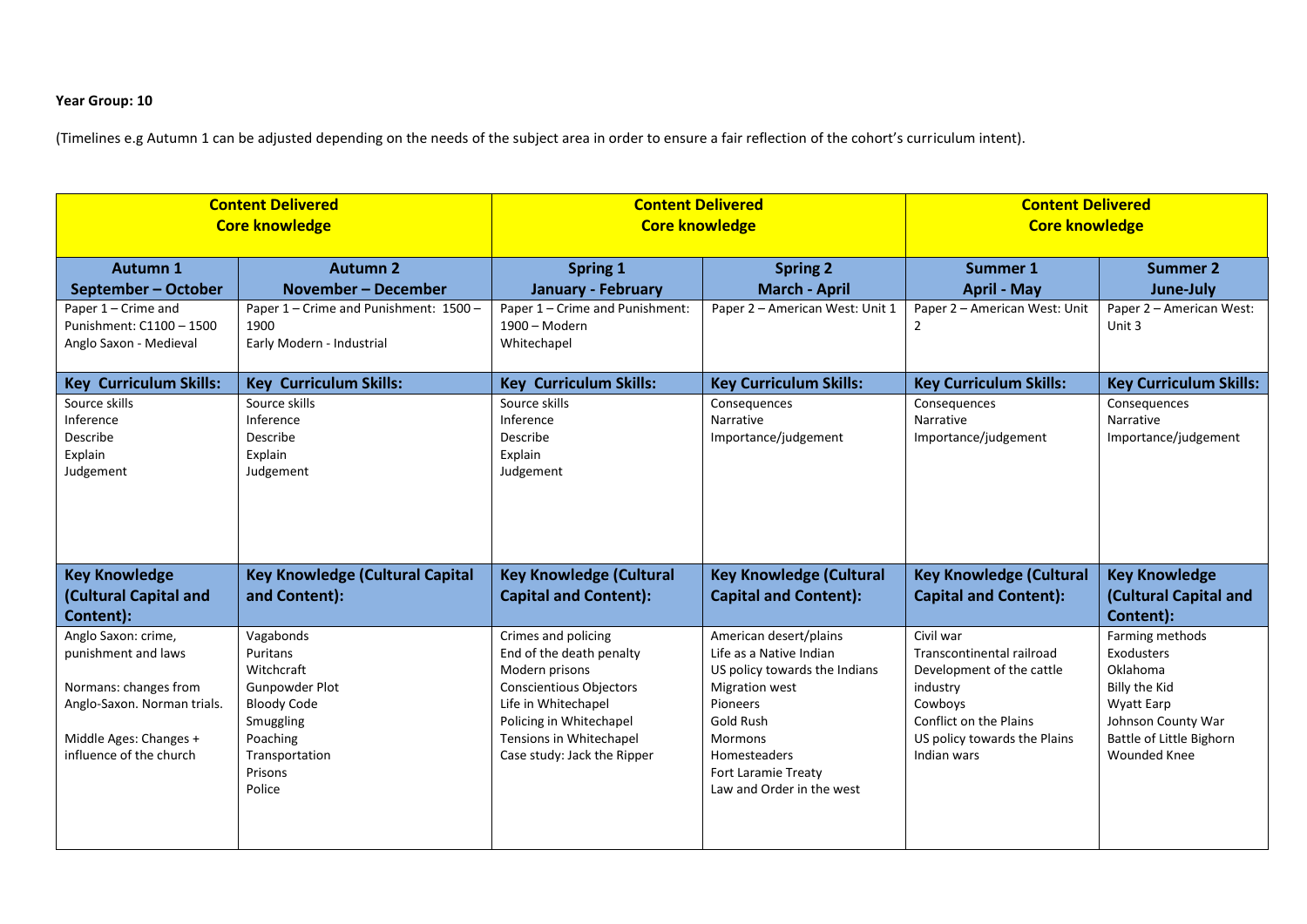| <b>Assessment:</b>                                                                                                                                                                                                                                                                                                                                                                                                                                                                                                                                                                                                                       | <b>Assessment:</b>                                                                                                                                                                                                                                                                                                                                                                                                                                                                                                                                                                                               | <b>Assessment:</b>                                                                                                                                                                                                                                                                                                                                                                                                                                                                                                                                                                                                        | <b>Assessment:</b>                                                                                                                                                                                                                                                                                                                                                                                                                                                                                                                                                                                                        | <b>Assessment:</b>                                                                                                                                                                                                                                                                                                                                                                                                                                                                                                                                                                                                              | <b>Assessment:</b>                                                                                                                                                                                                                                                                                                                                                                                                                                                                                                                                                                                                                       |
|------------------------------------------------------------------------------------------------------------------------------------------------------------------------------------------------------------------------------------------------------------------------------------------------------------------------------------------------------------------------------------------------------------------------------------------------------------------------------------------------------------------------------------------------------------------------------------------------------------------------------------------|------------------------------------------------------------------------------------------------------------------------------------------------------------------------------------------------------------------------------------------------------------------------------------------------------------------------------------------------------------------------------------------------------------------------------------------------------------------------------------------------------------------------------------------------------------------------------------------------------------------|---------------------------------------------------------------------------------------------------------------------------------------------------------------------------------------------------------------------------------------------------------------------------------------------------------------------------------------------------------------------------------------------------------------------------------------------------------------------------------------------------------------------------------------------------------------------------------------------------------------------------|---------------------------------------------------------------------------------------------------------------------------------------------------------------------------------------------------------------------------------------------------------------------------------------------------------------------------------------------------------------------------------------------------------------------------------------------------------------------------------------------------------------------------------------------------------------------------------------------------------------------------|---------------------------------------------------------------------------------------------------------------------------------------------------------------------------------------------------------------------------------------------------------------------------------------------------------------------------------------------------------------------------------------------------------------------------------------------------------------------------------------------------------------------------------------------------------------------------------------------------------------------------------|------------------------------------------------------------------------------------------------------------------------------------------------------------------------------------------------------------------------------------------------------------------------------------------------------------------------------------------------------------------------------------------------------------------------------------------------------------------------------------------------------------------------------------------------------------------------------------------------------------------------------------------|
| Week 3: How far /20<br>Week 6: Explain one /4                                                                                                                                                                                                                                                                                                                                                                                                                                                                                                                                                                                            | Week 3: How far /20<br>Week 5: Explain one /4 + Explain why /12<br>Week 7: Explain one /4 + Explain why /12                                                                                                                                                                                                                                                                                                                                                                                                                                                                                                      | Week 2: Explain why /12<br>Week 4: How useful /8<br>Mock cover the Paper 1 course                                                                                                                                                                                                                                                                                                                                                                                                                                                                                                                                         | Week 2: Narrative /8<br>Week 4: Consequence /8<br>Week 6: Narrative /8 +<br>importance /8                                                                                                                                                                                                                                                                                                                                                                                                                                                                                                                                 | Week 3: Importance /8<br>Week 5: consequence $/8 +$<br>narrative /8                                                                                                                                                                                                                                                                                                                                                                                                                                                                                                                                                             | Week 3: Importance /8<br>Week 5: Full mock paper                                                                                                                                                                                                                                                                                                                                                                                                                                                                                                                                                                                         |
| <b>Literacy Curriculum:</b>                                                                                                                                                                                                                                                                                                                                                                                                                                                                                                                                                                                                              | <b>Literacy Curriculum:</b>                                                                                                                                                                                                                                                                                                                                                                                                                                                                                                                                                                                      | <b>Literacy Curriculum:</b>                                                                                                                                                                                                                                                                                                                                                                                                                                                                                                                                                                                               | <b>Literacy Curriculum:</b>                                                                                                                                                                                                                                                                                                                                                                                                                                                                                                                                                                                               | <b>Literacy Curriculum:</b>                                                                                                                                                                                                                                                                                                                                                                                                                                                                                                                                                                                                     | <b>Literacy Curriculum:</b>                                                                                                                                                                                                                                                                                                                                                                                                                                                                                                                                                                                                              |
| <b>Reading and Writing</b><br>Students have the<br>opportunity to read core<br>texts and sources in line with<br>the curriculum. They<br>consistently focus on the<br>development of their<br>written skill particularly<br>relating to the construction<br>of arguments and<br>substantiating their<br>judgements.<br>Oracy<br>Students are encouraged to<br>read aloud during the<br>lesson, ask and answer<br>questions, in addition to<br>explaining and justifying<br>their opinions in front of<br>their peers. We promote<br>courteous debate within<br>class in line with British<br>values of respect and<br>freedom of speech. | <b>Reading and Writing</b><br>Students have the opportunity to read<br>core texts and sources in line with the<br>curriculum. They consistently focus on<br>the development of their written skill<br>particularly relating to the construction<br>of arguments and substantiating their<br>judgements.<br>Oracy<br>Students are encouraged to read aloud<br>during the lesson, ask and answer<br>questions, in addition to explaining and<br>justifying their opinions in front of their<br>peers. We promote courteous debate<br>within class in line with British values of<br>respect and freedom of speech. | <b>Reading and Writing</b><br>Students have the opportunity to<br>read core texts and sources in line<br>with the curriculum. They<br>consistently focus on the<br>development of their written skill<br>particularly relating to the<br>construction of arguments and<br>substantiating their judgements.<br>Oracy<br>Students are encouraged to read<br>aloud during the lesson, ask and<br>answer questions, in addition to<br>explaining and justifying their<br>opinions in front of their peers.<br>We promote courteous debate<br>within class in line with British<br>values of respect and freedom of<br>speech. | <b>Reading and Writing</b><br>Students have the opportunity<br>to read core texts and sources in<br>line with the curriculum. They<br>consistently focus on the<br>development of their written<br>skill particularly relating to the<br>construction of arguments and<br>substantiating their judgements.<br>Oracy<br>Students are encouraged to<br>read aloud during the lesson,<br>ask and answer questions, in<br>addition to explaining and<br>justifying their opinions in front<br>of their peers. We promote<br>courteous debate within class in<br>line with British values of<br>respect and freedom of speech. | <b>Reading and Writing</b><br>Students have the opportunity<br>to read core texts and sources<br>in line with the curriculum.<br>They consistently focus on the<br>development of their written<br>skill particularly relating to the<br>construction of arguments and<br>substantiating their<br>judgements.<br>Oracy<br>Students are encouraged to<br>read aloud during the lesson,<br>ask and answer questions, in<br>addition to explaining and<br>justifying their opinions in<br>front of their peers. We<br>promote courteous debate<br>within class in line with British<br>values of respect and freedom<br>of speech. | <b>Reading and Writing</b><br>Students have the<br>opportunity to read core<br>texts and sources in line<br>with the curriculum. They<br>consistently focus on the<br>development of their<br>written skill particularly<br>relating to the<br>construction of arguments<br>and substantiating their<br>judgements.<br>Oracy<br>Students are encouraged<br>to read aloud during the<br>lesson, ask and answer<br>questions, in addition to<br>explaining and justifying<br>their opinions in front of<br>their peers. We promote<br>courteous debate within<br>class in line with British<br>values of respect and<br>freedom of speech. |
| <b>Home Learning</b>                                                                                                                                                                                                                                                                                                                                                                                                                                                                                                                                                                                                                     | <b>Home Learning</b>                                                                                                                                                                                                                                                                                                                                                                                                                                                                                                                                                                                             | <b>Home Learning</b>                                                                                                                                                                                                                                                                                                                                                                                                                                                                                                                                                                                                      | <b>Home Learning</b>                                                                                                                                                                                                                                                                                                                                                                                                                                                                                                                                                                                                      | <b>Home Learning</b>                                                                                                                                                                                                                                                                                                                                                                                                                                                                                                                                                                                                            | <b>Home Learning</b>                                                                                                                                                                                                                                                                                                                                                                                                                                                                                                                                                                                                                     |
| Every week students complete<br>flip learning in preparation for<br>the next lesson                                                                                                                                                                                                                                                                                                                                                                                                                                                                                                                                                      | Starting this half term on<br>top of the flip learning<br>students complete<br>independent revision on<br>topics covered                                                                                                                                                                                                                                                                                                                                                                                                                                                                                         | Flip Learning<br>Independent revision                                                                                                                                                                                                                                                                                                                                                                                                                                                                                                                                                                                     | Flip Learning<br>Independent revision                                                                                                                                                                                                                                                                                                                                                                                                                                                                                                                                                                                     | <b>Flip Learning</b><br>Independent revision                                                                                                                                                                                                                                                                                                                                                                                                                                                                                                                                                                                    | Flip Learning<br>Independent revision                                                                                                                                                                                                                                                                                                                                                                                                                                                                                                                                                                                                    |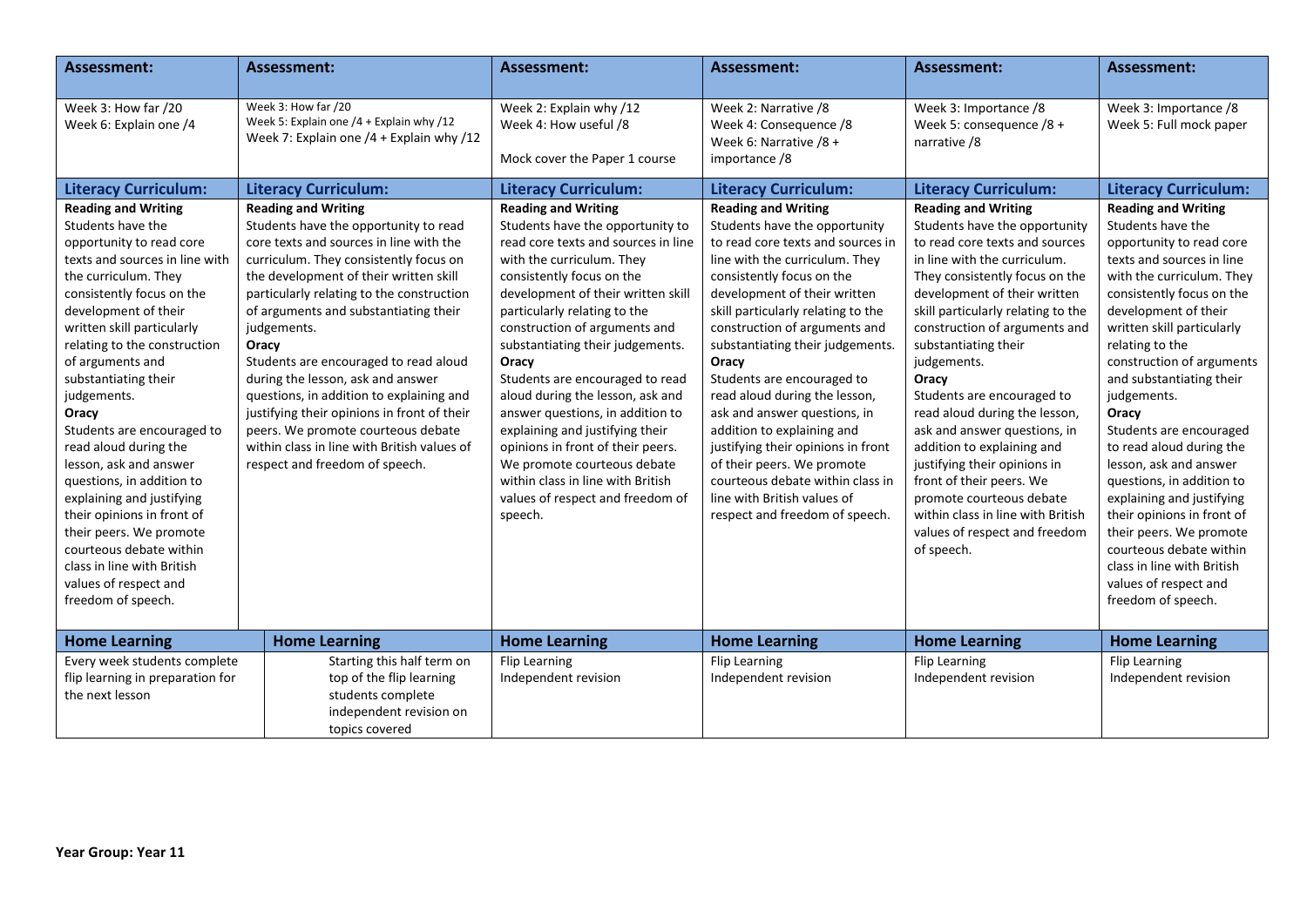| <b>Content Delivered</b>                                                                                                                                                                                         |                                                                                                                                                                                                                                                                                                                                                                                                                                                           | <b>Content Delivered</b>                                                                                                                                                                 |                                                                                                                                                                                                                                                                                                                                                                                | <b>Content Delivered</b>                                                                                                                                                                                                                                                                                                |                                                      |
|------------------------------------------------------------------------------------------------------------------------------------------------------------------------------------------------------------------|-----------------------------------------------------------------------------------------------------------------------------------------------------------------------------------------------------------------------------------------------------------------------------------------------------------------------------------------------------------------------------------------------------------------------------------------------------------|------------------------------------------------------------------------------------------------------------------------------------------------------------------------------------------|--------------------------------------------------------------------------------------------------------------------------------------------------------------------------------------------------------------------------------------------------------------------------------------------------------------------------------------------------------------------------------|-------------------------------------------------------------------------------------------------------------------------------------------------------------------------------------------------------------------------------------------------------------------------------------------------------------------------|------------------------------------------------------|
| <b>Core knowledge</b>                                                                                                                                                                                            |                                                                                                                                                                                                                                                                                                                                                                                                                                                           | <b>Core knowledge</b>                                                                                                                                                                    |                                                                                                                                                                                                                                                                                                                                                                                | <b>Core knowledge</b>                                                                                                                                                                                                                                                                                                   |                                                      |
| Autumn 1                                                                                                                                                                                                         | <b>Autumn 2</b>                                                                                                                                                                                                                                                                                                                                                                                                                                           | <b>Spring 1</b>                                                                                                                                                                          | <b>Spring 2</b>                                                                                                                                                                                                                                                                                                                                                                | <b>Summer 1</b>                                                                                                                                                                                                                                                                                                         | <b>Summer 2</b>                                      |
| September - October                                                                                                                                                                                              | November - December                                                                                                                                                                                                                                                                                                                                                                                                                                       | <b>January - February</b>                                                                                                                                                                | <b>March - April</b>                                                                                                                                                                                                                                                                                                                                                           | <b>April - May</b>                                                                                                                                                                                                                                                                                                      | June-July                                            |
| Paper 2: Early Elizabethan                                                                                                                                                                                       | Paper 2: Early Elizabethan                                                                                                                                                                                                                                                                                                                                                                                                                                | Paper 2: Early Elizabethan                                                                                                                                                               | Paper 3: Weimar and Nazi                                                                                                                                                                                                                                                                                                                                                       | Paper 3: Weimar and Nazi                                                                                                                                                                                                                                                                                                | Paper 3: Weimar and Nazi                             |
| England                                                                                                                                                                                                          | England                                                                                                                                                                                                                                                                                                                                                                                                                                                   | England                                                                                                                                                                                  | Germany, 1918-1939                                                                                                                                                                                                                                                                                                                                                             | Germany, 1918-1939                                                                                                                                                                                                                                                                                                      | Germany, 1918-1939                                   |
| <b>Key Curriculum Skills:</b>                                                                                                                                                                                    | <b>Key Curriculum Skills:</b>                                                                                                                                                                                                                                                                                                                                                                                                                             | <b>Key Curriculum Skills:</b>                                                                                                                                                            | <b>Key Curriculum Skills:</b>                                                                                                                                                                                                                                                                                                                                                  | <b>Key Curriculum Skills:</b>                                                                                                                                                                                                                                                                                           | <b>Key Curriculum Skills:</b>                        |
| Describe<br>Explain<br>Analyse                                                                                                                                                                                   | <b>Describe</b><br>Explain<br>Analyse                                                                                                                                                                                                                                                                                                                                                                                                                     | <b>Describe</b><br>Explain<br>Analyse                                                                                                                                                    | Explain<br>Analyse<br>Source<br>Interpretations                                                                                                                                                                                                                                                                                                                                | Explain<br>Analyse<br>Source<br>Interpretations                                                                                                                                                                                                                                                                         | Explain<br>Analyse<br>Source<br>Interpretations      |
| <b>Key Knowledge (Cultural</b>                                                                                                                                                                                   | <b>Key Knowledge (Cultural</b>                                                                                                                                                                                                                                                                                                                                                                                                                            | <b>Key Knowledge (Cultural</b>                                                                                                                                                           | <b>Key Knowledge (Cultural</b>                                                                                                                                                                                                                                                                                                                                                 | <b>Key Knowledge (Cultural</b>                                                                                                                                                                                                                                                                                          | <b>Key Knowledge (Cultural</b>                       |
| <b>Capital and Content):</b>                                                                                                                                                                                     | <b>Capital and Content):</b>                                                                                                                                                                                                                                                                                                                                                                                                                              | <b>Capital and Content):</b>                                                                                                                                                             | <b>Capital and Content):</b>                                                                                                                                                                                                                                                                                                                                                   | <b>Capital and Content):</b>                                                                                                                                                                                                                                                                                            | <b>Capital and Content):</b>                         |
| Elizabeth's accession<br>Elizabethan Society<br>and Government<br><b>Elizabethan Education</b><br>Elizabethan Leisure<br>Elizabethan Problem<br>of the Poor<br>Problems at<br>$\bullet$<br>Elizabeth's accession | Religious Settlement<br>$\bullet$<br>(1559)<br>Domestic Challenge to<br>Elizabeth's reign<br>Mary Queen of Scots<br>$\bullet$<br>Northern Earls<br>Rebellion (1569)<br>Plots against Elizabeth<br>$(1571-86)$<br><b>Commercial Rivalry</b><br>$\bullet$<br>with Spain<br><b>Political and Religious</b><br>$\bullet$<br>Rivalry with Spain<br>Changing attitudes to<br>the poor in<br>Elizabethan England<br>Drake's<br>circumnavigation of<br>the globe. | Spanish war in the<br><b>Netherlands</b><br>Anglo-Spanish War<br>$(1585 - 88)$<br>Execution of Mary,<br>Queen of Scots (1587)<br>Colonisation of<br>Virginia<br>Spanish Armada<br>(1588) | Legacy of WWI<br>The Weimar<br>Constitution<br>The Treaty of<br>Versailles<br>Threat to the Weimar<br>Republic from the Left<br>and Right Wing<br>Hyperinflation<br>Munich Putsch<br>The Golden Years<br>$\bullet$<br>$(1924-29)$<br>Wall Street Crash<br>Growth of Nazi<br>$\bullet$<br>Popularity 1928-32<br>Hitler becoming<br>Chancellor<br>Nazi consolidation of<br>power | Suppression of<br>Religion<br>Propaganda State<br>Nazi 'culture' and<br>sport<br>Opposition and<br>$\bullet$<br>conformity<br>Nazi treatment of<br>women<br>Nazi Youth Groups<br>Nazi Education<br>Nazi Education<br>Policies<br>Nazi Race Theory<br>Nazi Treatment of<br>Minorities and Anti-<br>Semitism before 1939. | Revision prior to final<br>$\bullet$<br><b>GCSEs</b> |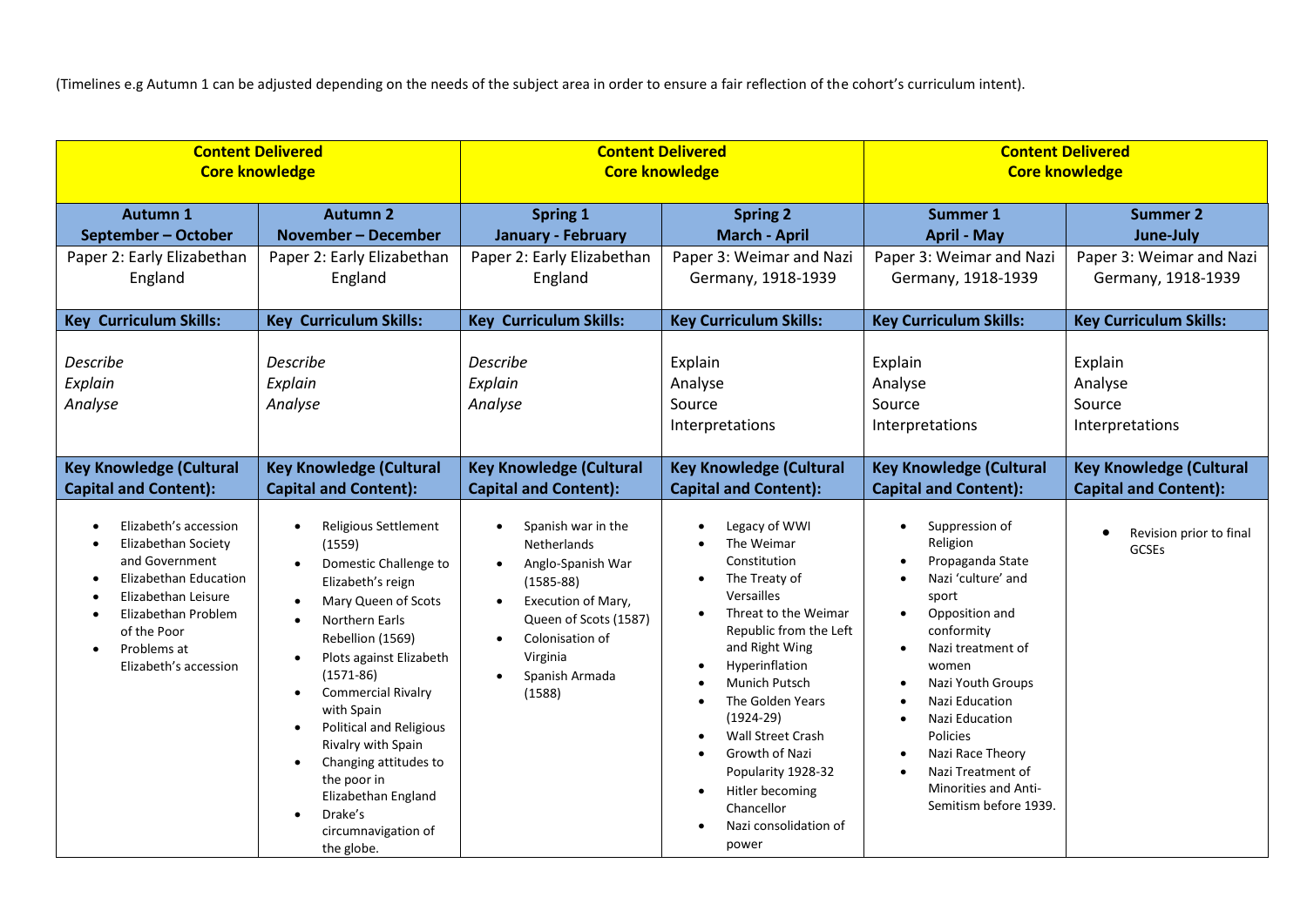|                                                                                                                                                                                                    |                                                                                                                                                                                                    |                                                                                                                                                                                                    | The Police State                                                                                                                                                                                     |                                                                                                                                                                                                                 |                                                                                                                                                                                                    |
|----------------------------------------------------------------------------------------------------------------------------------------------------------------------------------------------------|----------------------------------------------------------------------------------------------------------------------------------------------------------------------------------------------------|----------------------------------------------------------------------------------------------------------------------------------------------------------------------------------------------------|------------------------------------------------------------------------------------------------------------------------------------------------------------------------------------------------------|-----------------------------------------------------------------------------------------------------------------------------------------------------------------------------------------------------------------|----------------------------------------------------------------------------------------------------------------------------------------------------------------------------------------------------|
|                                                                                                                                                                                                    |                                                                                                                                                                                                    |                                                                                                                                                                                                    | Nazi Legal system                                                                                                                                                                                    |                                                                                                                                                                                                                 |                                                                                                                                                                                                    |
|                                                                                                                                                                                                    |                                                                                                                                                                                                    |                                                                                                                                                                                                    | <b>Concentration Camps</b>                                                                                                                                                                           |                                                                                                                                                                                                                 |                                                                                                                                                                                                    |
| <b>Assessment:</b>                                                                                                                                                                                 | Assessment:                                                                                                                                                                                        | Assessment:                                                                                                                                                                                        | Assessment:                                                                                                                                                                                          | Assessment:                                                                                                                                                                                                     | <b>Assessment:</b>                                                                                                                                                                                 |
| Week $4-$<br>Explain why (12 marks)<br>Week $6-$<br>Describe two features<br>(4 marks)<br><b>Statement Question</b><br>$(16$ marks + 4 SPaG)                                                       | Week $3 -$<br>Describe two features of (4<br>marks)<br>Week $5 -$<br>Explain why (12 marks)<br>Week $7-$<br>End of unit mock                                                                       | Week $2 -$<br>End of unit mock                                                                                                                                                                     | Week $2 -$<br>Give two inferences from the<br>source (4 marks)<br>Week $5 -$<br>Explain why (12 marks)<br>Week $7 -$<br>What is the main difference<br>between interpretations 1 and<br>2? (4 marks) | Week $1 -$<br>How useful are sources B and C?<br>(8 marks)<br>Week $3 -$<br>Explain why (12 marks)<br>How useful are sources B and C?<br>(8 marks)<br>Week $4-$<br>How useful are sources B and C?<br>(8 marks) | <b>Final GCSE Examinations</b>                                                                                                                                                                     |
|                                                                                                                                                                                                    |                                                                                                                                                                                                    |                                                                                                                                                                                                    | Explain why interpretations 1<br>and 2 are different. (4 marks)<br>Week 8 -<br>What is the main difference<br>between interpretations 1 and<br>2? (4 marks)                                          | Week $7 -$<br>End of unit mock                                                                                                                                                                                  |                                                                                                                                                                                                    |
| <b>Literacy Curriculum:</b>                                                                                                                                                                        | <b>Literacy Curriculum:</b>                                                                                                                                                                        | <b>Literacy Curriculum:</b>                                                                                                                                                                        | <b>Literacy Curriculum:</b>                                                                                                                                                                          | <b>Literacy Curriculum:</b>                                                                                                                                                                                     | <b>Literacy Curriculum:</b>                                                                                                                                                                        |
| Reading<br>Students read and comprehend<br>a variety of textual sources and<br>interpretations                                                                                                     | Reading<br>Students read and comprehend<br>a variety of textual sources and<br>interpretations                                                                                                     | Reading<br>Students read and comprehend<br>a variety of textual sources and<br>interpretations                                                                                                     | <b>Reading</b><br>Students read and comprehend<br>a variety of textual sources and<br>interpretations                                                                                                | Reading<br>Students read and comprehend<br>a variety of textual sources and<br>interpretations                                                                                                                  | Reading<br>Students read and comprehend<br>a variety of textual sources and<br>interpretations                                                                                                     |
| Writing<br>Students regularly complete<br>developed paragraphs and<br>examination style assessments<br>or practice questions both in<br>class and for home learning.                               | Writing<br>Students regularly complete<br>developed paragraphs and<br>examination style assessments<br>or practice questions both in<br>class and for home learning.                               | <b>Writing</b><br>Students regularly complete<br>developed paragraphs and<br>examination style assessments<br>or practice questions both in<br>class and for home learning.                        | <b>Writing</b><br>Students regularly complete<br>developed paragraphs and<br>examination style assessments<br>or practice questions both in<br>class and for home learning.                          | <b>Writing</b><br>Students regularly complete<br>developed paragraphs and<br>examination style assessments<br>or practice questions both in<br>class and for home learning.                                     | <b>Writing</b><br>Students regularly complete<br>developed paragraphs and<br>examination style assessments<br>or practice questions both in<br>class and for home learning.                        |
| Oracy<br>Students answer a variety of<br>closed and open questions in<br>order to develop their<br>understanding and explanation<br>of judgements, based on both<br>current and previous learning. | Oracy<br>Students answer a variety of<br>closed and open questions in<br>order to develop their<br>understanding and explanation<br>of judgements, based on both<br>current and previous learning. | Oracy<br>Students answer a variety of<br>closed and open questions in<br>order to develop their<br>understanding and explanation<br>of judgements, based on both<br>current and previous learning. | Oracy<br>Students answer a variety of<br>closed and open questions in<br>order to develop their<br>understanding and explanation<br>of judgements, based on both<br>current and previous learning.   | Oracy<br>Students answer a variety of<br>closed and open questions in<br>order to develop their<br>understanding and explanation<br>of judgements, based on both<br>current and previous learning.              | Oracy<br>Students answer a variety of<br>closed and open questions in<br>order to develop their<br>understanding and explanation<br>of judgements, based on both<br>current and previous learning. |